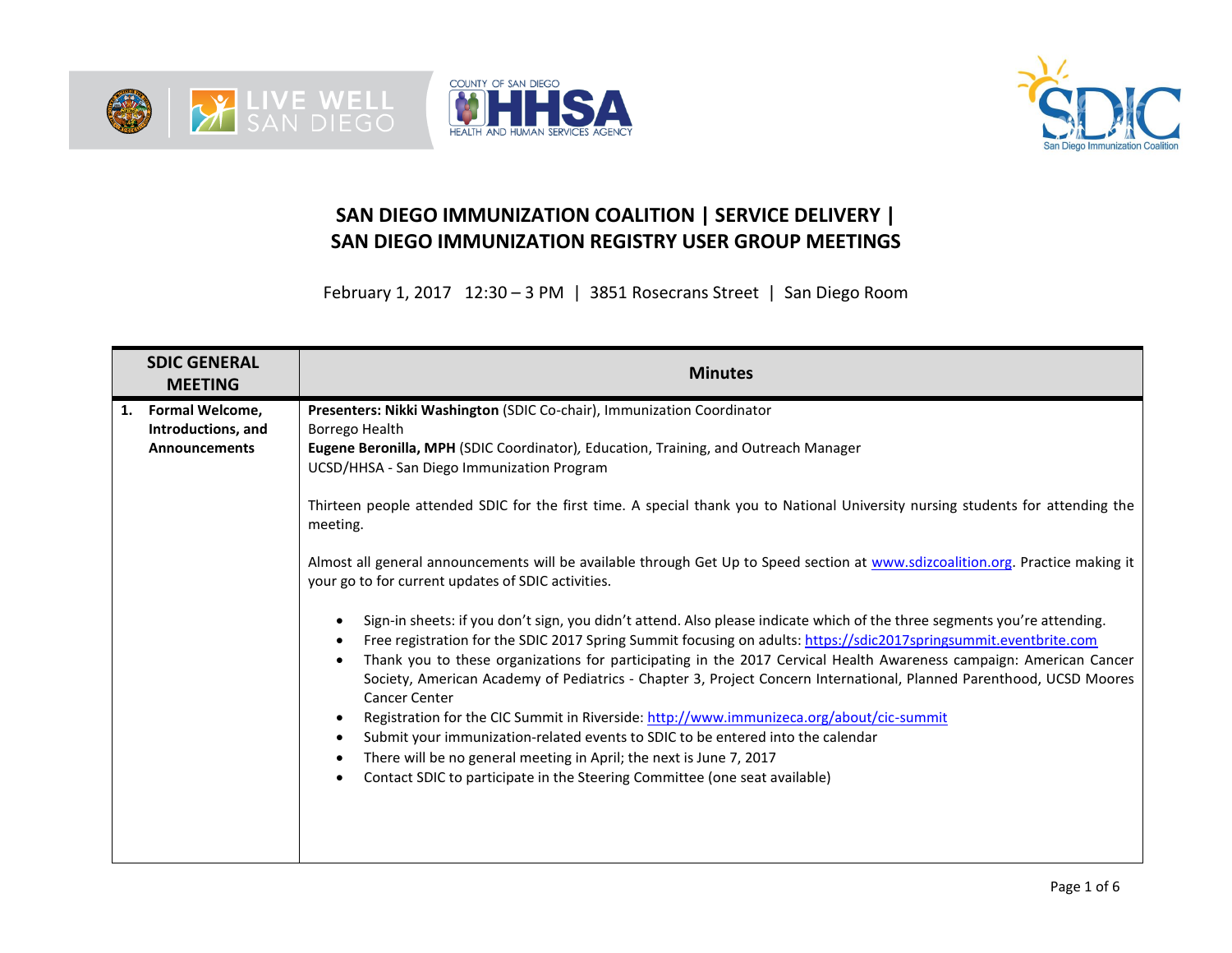





| 2. | Living with HPV                              | Suzi Bouveron, MPH, Health Education Consultant III<br>California Department of Public Health                                                                                                           |  |  |  |  |  |  |  |
|----|----------------------------------------------|---------------------------------------------------------------------------------------------------------------------------------------------------------------------------------------------------------|--|--|--|--|--|--|--|
|    |                                              | Suzi shared a personal story of decisions that have to be made with an HPV diagnosis, highlighting the importance of vaccinating<br>adolescents and young adults now that the HPV vaccine is available. |  |  |  |  |  |  |  |
| 3. | <b>Steps for</b>                             | Karina Moyano, MPH, Health Systems Manager<br>Presentation Slides: Moyano HPV Vaccination Action Guide                                                                                                  |  |  |  |  |  |  |  |
|    | <b>Increasing HPV</b>                        | <b>American Cancer Society</b>                                                                                                                                                                          |  |  |  |  |  |  |  |
|    | <b>Vaccination in</b><br><b>Practice: An</b> | Karina reviewed the American Cancer Society's guidebook to assist providers in integrating or implementing HPV vaccine practices                                                                        |  |  |  |  |  |  |  |
|    | <b>Action Guide</b>                          | in clinical settings.                                                                                                                                                                                   |  |  |  |  |  |  |  |
|    | for Clinicians                               | <b>Additional resources:</b>                                                                                                                                                                            |  |  |  |  |  |  |  |
|    |                                              | HPV Vaccine - Just the Facts                                                                                                                                                                            |  |  |  |  |  |  |  |
|    |                                              | <b>Steps for Increasing HPV Vaccination in Practice: An Action Guide for Clinicians</b>                                                                                                                 |  |  |  |  |  |  |  |
|    |                                              | <b>Talking to Parents about HPV Vaccine</b>                                                                                                                                                             |  |  |  |  |  |  |  |
| 4. | Preteen<br><b>Vaccine Week</b>               | Presenters: Harrison Bolter, Health Information Specialist II<br>Presentation Slides: Bolter Preteen Vaccine Week 2017<br>San Diego Immunization Program                                                |  |  |  |  |  |  |  |
|    |                                              | Harrison offered resources from the San Diego Immunization Program, CDPH, and other organization to assist with Preteen Vaccine<br>Week, Feb 12-18.                                                     |  |  |  |  |  |  |  |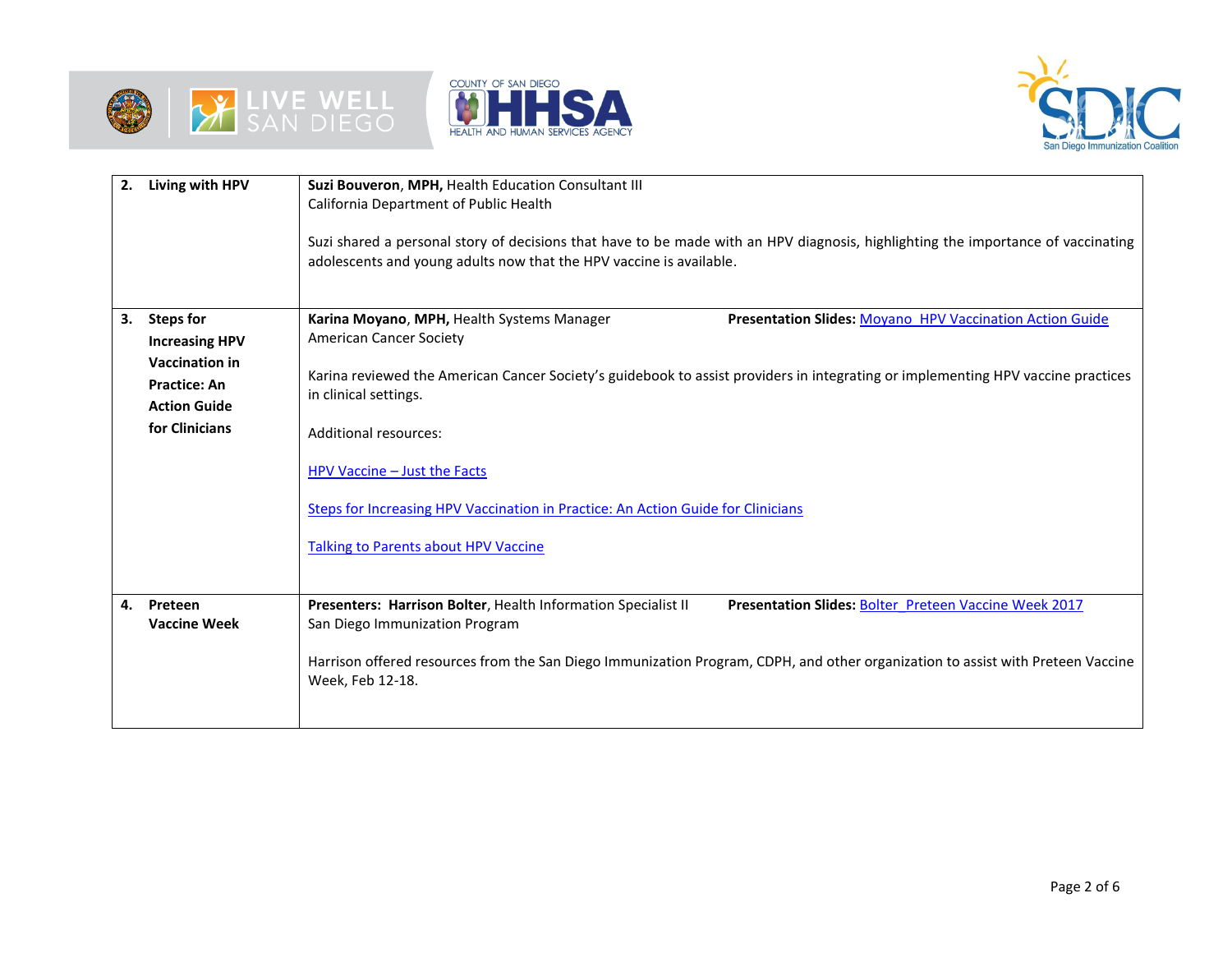





| <b>SERVICE DELIVERY</b>                            | <b>Minutes</b>                                                                                                                                                                                                                                                                                                                                                         |  |  |  |  |  |
|----------------------------------------------------|------------------------------------------------------------------------------------------------------------------------------------------------------------------------------------------------------------------------------------------------------------------------------------------------------------------------------------------------------------------------|--|--|--|--|--|
| 5. HPV Vaccine<br><b>Clinical Update</b>           | Presenter: Melissa Thun, RN, Public Health Nurse Supervisor<br><b>Presentation Slides: Thun HPV Clinical Updates</b><br>San Diego Immunization Program<br>Melissa provided the clinical background for HPV vaccine, especially with the new 2-dose schedule for adolescents under 15 years<br>of age.                                                                  |  |  |  |  |  |
| <b>SDIR USER GROUP</b>                             | <b>Minutes</b>                                                                                                                                                                                                                                                                                                                                                         |  |  |  |  |  |
| <b>SDIR User</b><br>6.<br>Group<br><b>Updates:</b> | Presenters: Manny Mones, Provider Quality Improvement Manager Presentation Slides: Wallace SDIR Updates Feb 2017<br>San Diego Immunization Program<br>Danelle Wallace, SDIR Manager, San Diego Immunization Program<br>Manny and Danelle reviewed the disclosure and personal health information protocols, SDIR version 10.10 updates, and meaningful<br>use updates. |  |  |  |  |  |
| <b>Next Meeting</b>                                | Wed, June 7, 2017 from 12:30 - 3 PM<br>The 2017 Spring Summit: Adult Vaccines educational event<br>will take place in lieu of the April 2017 general meeting                                                                                                                                                                                                           |  |  |  |  |  |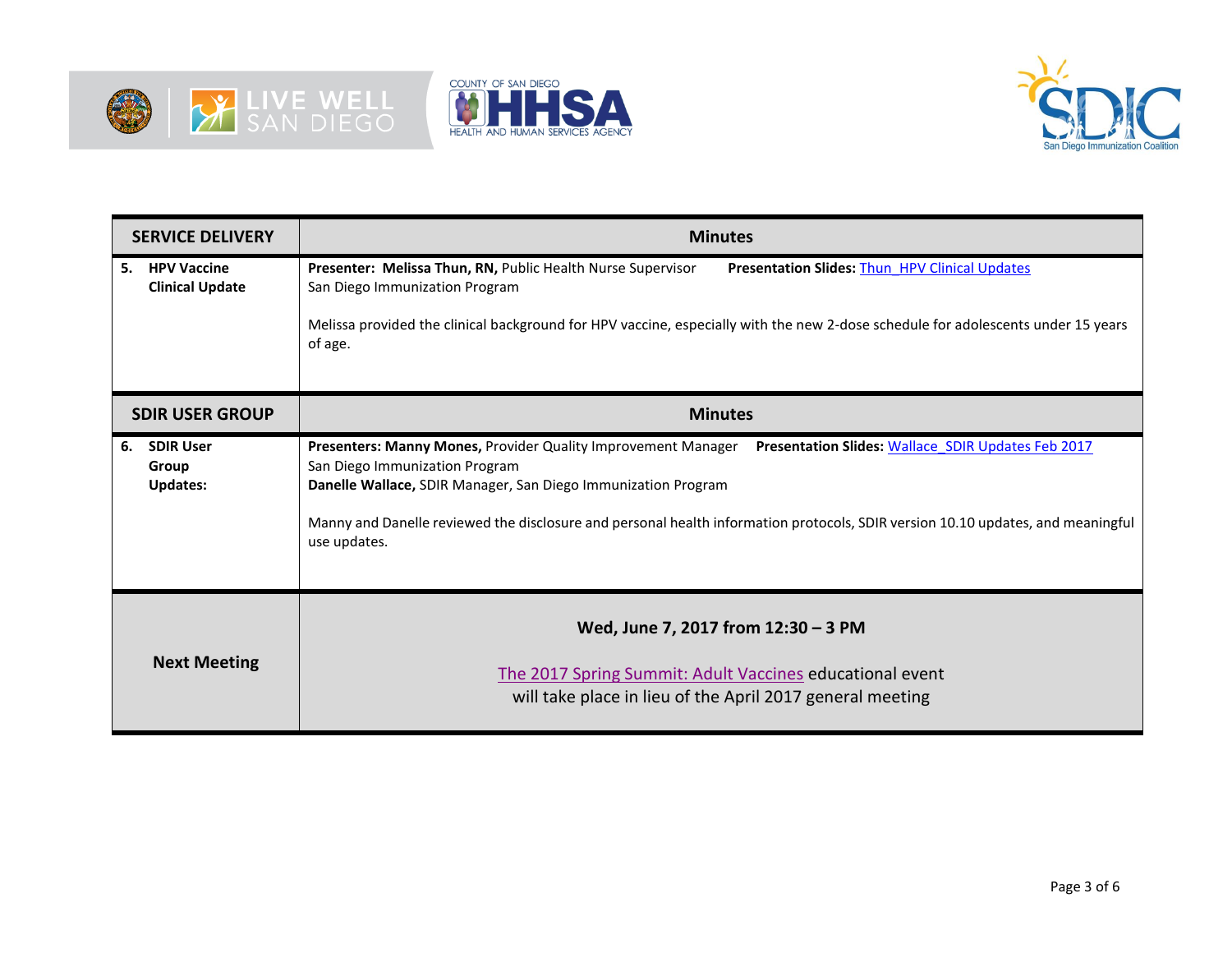





## **Addendum: SDIC Meeting Attendees (All) February 1, 2017**

|             | <b>Last Name</b> | <b>First Name</b> | <b>Organization/Business</b> |                         | <b>Attended</b>         |                         | <b>Status</b> |
|-------------|------------------|-------------------|------------------------------|-------------------------|-------------------------|-------------------------|---------------|
| <b>Date</b> |                  |                   |                              | $\overline{\mathbf{1}}$ | $\overline{2}$          | $\overline{\mathbf{3}}$ |               |
| 2/1/17      | Adler            | Pamela            | Sharp Coronado ED/PLNU       | $\overline{X}$          |                         |                         |               |
| 2/1/17      | Alvarez          | Maria             | SDIP                         | $\overline{X}$          | $\overline{\mathsf{X}}$ | $\overline{\mathsf{x}}$ |               |
| 2/1/17      | Anedo            | Wendy             | SD Family Care               | $\overline{\mathsf{X}}$ | $\overline{\mathsf{x}}$ | $\overline{\mathsf{x}}$ |               |
| 2/1/17      | Apan             | Vanessa           | <b>SYHC</b>                  | $\overline{X}$          | $\overline{\mathsf{X}}$ | $\overline{\mathsf{x}}$ |               |
| 2/1/17      | Arangio-Law      | Luanne            | Palomar                      | $\overline{X}$          |                         |                         |               |
| 2/1/17      | Arizmendi        | Melissa           | <b>SYHC</b>                  | $\overline{X}$          | $\overline{\mathsf{x}}$ | $\mathsf{X}$            |               |
| 2/1/17      | <sub>R</sub>     | Tim               | <b>National University</b>   | $\overline{X}$          |                         |                         | (new)         |
| 2/1/17      | Beeston          | Tara              | <b>HSHB</b>                  | $\overline{X}$          | $\overline{X}$          |                         |               |
| 2/1/17      | Beronilla        | Eugene            | SDIP                         | $\overline{\mathsf{X}}$ | $\overline{\mathsf{x}}$ | $\mathsf{X}$            |               |
| 2/1/17      | <b>Bolter</b>    | Harrison          | SDIP                         | $\overline{X}$          | $\overline{\mathsf{X}}$ |                         |               |
| 2/1/17      | Borgschatz       | Keith             | Pfizer                       | $\overline{\mathsf{X}}$ |                         |                         |               |
| 2/1/17      | Bouveron         | Suzi              | <b>CDPH</b>                  | $\overline{\mathsf{X}}$ | $\overline{\mathsf{x}}$ |                         |               |
| 2/1/17      | <b>Buckland</b>  | lan               | <b>National University</b>   | $\overline{\mathsf{X}}$ |                         |                         | (new)         |
| 2/1/17      | <b>Burkett</b>   | Victoria          | <b>National University</b>   | $\overline{\mathsf{X}}$ |                         |                         | (new)         |
| 2/1/17      | Canoy            | Martha            | <b>NIPH</b>                  | $\overline{\mathsf{X}}$ | $\overline{\mathsf{x}}$ | $\mathsf{X}$            |               |
| 2/1/17      | Contreras        | Pearl             | SD Family Care               | $\overline{\mathsf{X}}$ | $\overline{\mathsf{x}}$ | $\overline{\mathsf{x}}$ |               |
| 2/1/17      | Corral           | Teresa            | <b>ERPHC</b>                 | $\overline{\mathsf{X}}$ | $\overline{\mathsf{X}}$ | $\overline{\mathsf{x}}$ |               |
| 2/1/17      | Cruz             | Adriana           | SDIP                         | $\overline{\mathsf{x}}$ | $\overline{\mathsf{x}}$ |                         |               |
| 2/1/17      | Dar              | Josie             | <b>CRPHC</b>                 | $\overline{\mathsf{X}}$ | $\overline{X}$          | $\mathsf{X}$            |               |
| 2/1/17      | Decker           | Jason             | Rady Children's Hospital     | $\overline{\mathsf{X}}$ | $\overline{\mathsf{X}}$ | $\overline{\mathsf{x}}$ |               |
| 2/1/17      | DeGuzman         | Heidi             | SDIP                         | $\overline{\mathsf{X}}$ | $\overline{X}$          | $\mathsf{X}$            |               |
| 2/1/17      | Djuric           | Masha             | SDIP                         | $\overline{\mathsf{X}}$ | $\overline{X}$          |                         |               |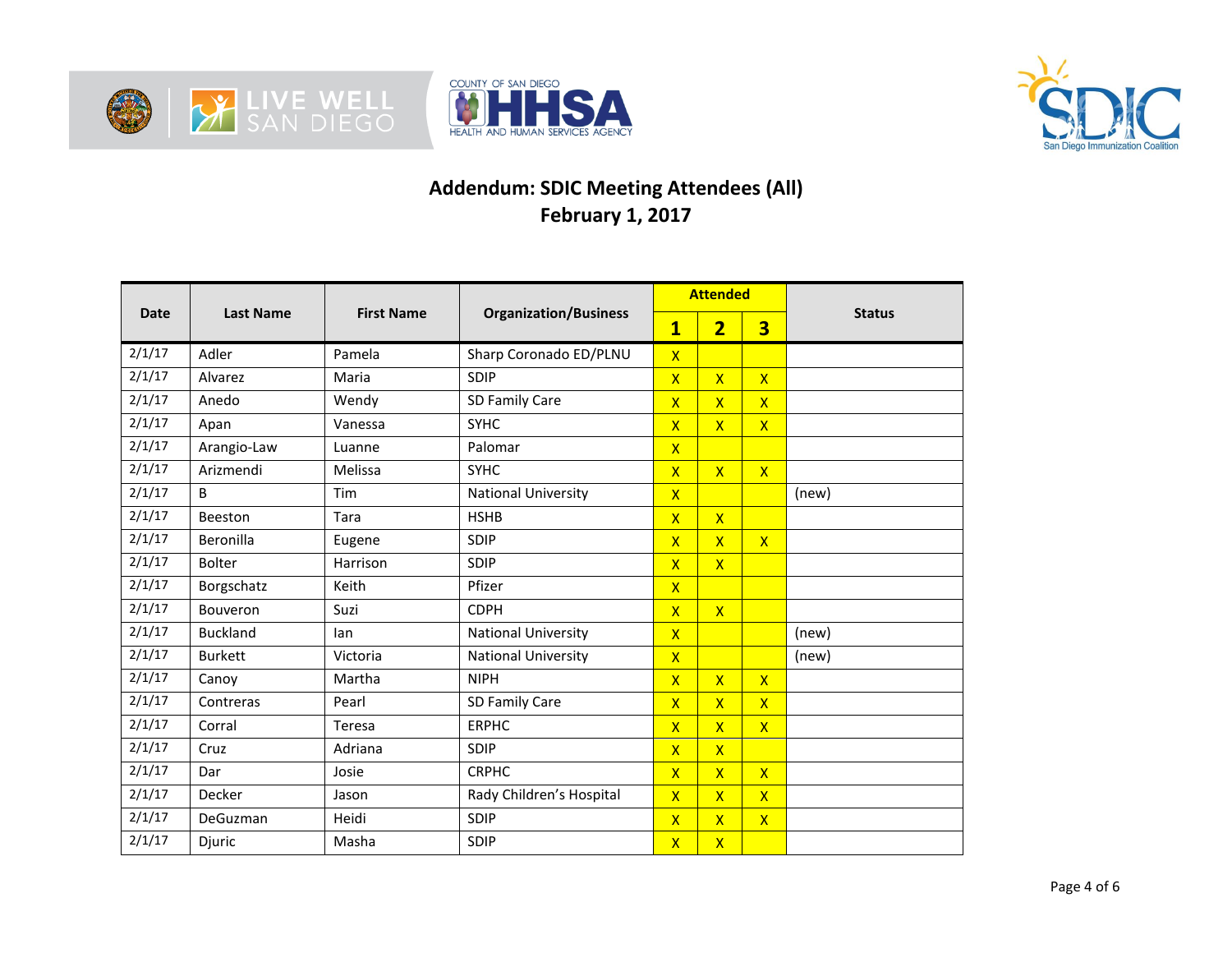







| 2/1/17 | Dzulynsky     | Michelle  | Sanofi Pasteur                 | $\overline{\mathsf{x}}$ |                         |                         |       |  |
|--------|---------------|-----------|--------------------------------|-------------------------|-------------------------|-------------------------|-------|--|
| 2/1/17 | Griffiths     | Eileen    | SDUSD                          | $\overline{X}$          | $\mathsf{X}$            | $\mathsf{X}$            |       |  |
| 2/1/17 | Hinchey       | Chris     | <b>National University</b>     | $\overline{\mathsf{x}}$ |                         |                         | (new) |  |
| 2/1/17 | Johansen      | Adriana   | <b>FHCSD</b>                   | $\mathsf{X}$            |                         |                         | (new) |  |
| 2/1/17 | Knickerbocker | Nancy     | SDIP                           |                         |                         |                         |       |  |
| 2/1/17 | Kwock         | Lynn      | GSK                            | $\mathsf{X}$            | $\mathsf{X}$            |                         |       |  |
| 2/1/17 | Lenhoff       | Adrienne  | SDUSD                          | $\overline{\mathsf{X}}$ | $\overline{\mathsf{X}}$ | $\mathsf{X}$            |       |  |
| 2/1/17 | Lopez         | Tracy     | NMCSD (Balboa)                 | $\overline{\mathsf{X}}$ | $\overline{\mathsf{x}}$ |                         |       |  |
| 2/1/17 | Magos         | Martha    | <b>NIPH</b>                    | $\overline{\mathsf{X}}$ | $\overline{\mathsf{X}}$ | $\overline{\mathsf{x}}$ |       |  |
| 2/1/17 | Monarez       | Iliana    | <b>SYHC</b>                    | $\mathsf{X}$            |                         |                         | (new) |  |
| 2/1/17 | Mones         | Manny     | SDIP                           |                         |                         | $\mathsf{X}$            |       |  |
| 2/1/17 | Moyano        | Karina    | <b>American Cancer Society</b> | $\mathsf{X}$            | $\mathsf{X}$            |                         | (new) |  |
| 2/1/17 | Namiranian    | Omid      | North Coastal PHC              | $\overline{\mathsf{X}}$ | $\overline{\mathsf{X}}$ | $\mathsf{X}$            |       |  |
| 2/1/17 | Navarro       | Olga      | <b>VCC</b>                     | $\overline{\mathsf{X}}$ | $\overline{\mathsf{X}}$ | $\mathsf{X}$            |       |  |
| 2/1/17 | Nuno          | Celia     | <b>SYHC</b>                    | $\overline{\mathsf{x}}$ | $\overline{\mathsf{X}}$ | $\mathsf{X}$            |       |  |
| 2/1/17 | Oropeza       | Maria     | SDIP                           | $\overline{\mathsf{X}}$ | $\overline{\mathsf{X}}$ | $\mathsf{X}$            |       |  |
| 2/1/17 | Ortiz         | Irma      | <b>SYHC</b>                    | $\overline{\mathsf{X}}$ | $\overline{\mathsf{x}}$ |                         |       |  |
| 2/1/17 | Ott           | Cassandra | <b>JHSPH</b>                   | $\overline{\mathsf{x}}$ |                         |                         | (new) |  |
| 2/1/17 | Palomino      | Angela    | <b>UCSD/Catholic Charities</b> | $\overline{\mathsf{X}}$ | $\overline{\mathsf{x}}$ | $\mathsf{X}$            |       |  |
| 2/1/17 | Parker        | Shelley   | <b>HHSA</b>                    | $\mathsf{x}$            | $\overline{\mathsf{x}}$ |                         |       |  |
| 2/1/17 | Peddecord     | Mike      | SDSU                           | $\overline{\mathsf{X}}$ | $\mathsf{X}$            |                         |       |  |
| 2/1/17 | Silver        | Kevin     | <b>National University</b>     | $\overline{\mathsf{x}}$ |                         |                         | (new) |  |
| 2/1/17 | Smith         | Raphael   | NMCSD (Balboa)                 | $\overline{\mathsf{X}}$ | $\mathsf{X}$            |                         | (new) |  |
| 2/1/17 | Strona        | Kelly     | HHSA-CHDP                      | $\overline{\mathsf{X}}$ | $\overline{\mathsf{x}}$ |                         |       |  |
| 2/1/17 | Tadeo         | Marcella  | <b>SYHC</b>                    | $\overline{\mathsf{X}}$ | $\overline{\mathsf{x}}$ | $\overline{\mathsf{X}}$ |       |  |
| 2/1/17 | <b>Tellez</b> | Angela    | La Maestra                     | $\overline{\mathsf{x}}$ | $\overline{\mathsf{X}}$ | $\overline{\mathsf{x}}$ |       |  |
| 2/1/17 | Thun          | Melissa   | SDIP                           | $\overline{\mathsf{X}}$ | $\overline{\mathsf{X}}$ | $\overline{\mathsf{X}}$ |       |  |
| 2/1/17 | Tovar         | Beatriz   | <b>VCC</b>                     | $\overline{\mathsf{X}}$ | $\overline{\mathsf{X}}$ | $\overline{\mathsf{X}}$ |       |  |
| 2/1/17 | Turner        | Catherine | <b>National University</b>     | $\overline{\mathsf{x}}$ |                         |                         | (new) |  |
| 2/1/17 | Unruh         | Heidi     | SDIP                           | $\overline{\mathsf{X}}$ | $\mathsf{X}$            |                         |       |  |